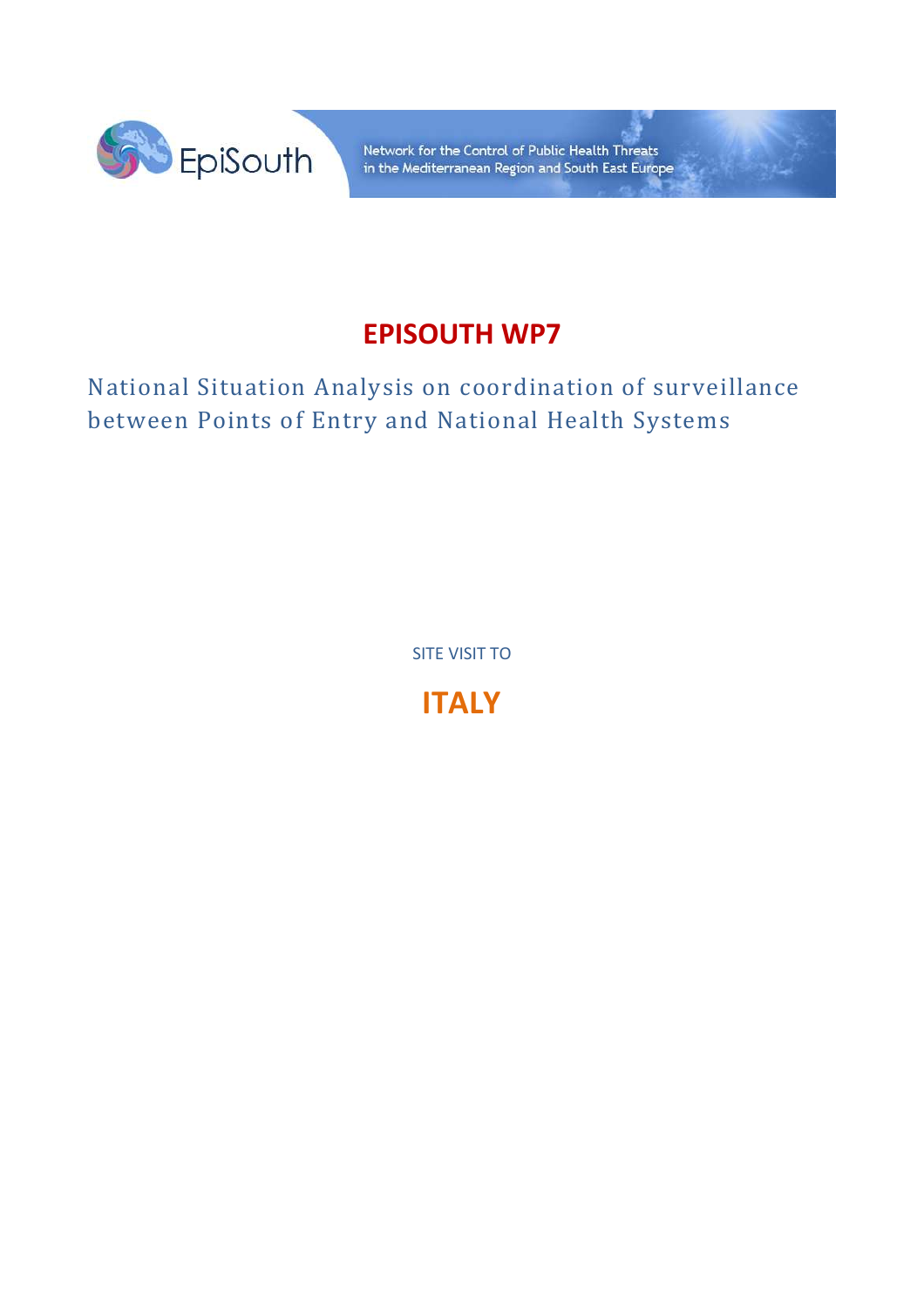#### Introduction

In the context of the EpiSouth WP7 National Situation analysis, a site visit to Italy was conducted on the 3-7 June 2013.

The aim was to study in depth how coordination of surveillance activities was achieved between Points of Entry and the National Health System in the context of IHR 2005. During the visit two Points of Entry: the international airport "Leonardo da Vinci" and the port of Livorno were visited.

The **International Airport "Leonardo Da Vinci",** FCO, is located in Fiumicino (Lazio Region) a short distance from the city of Rome. With a traffic of almost 37 million passengers in 2012 and 143 tons of cargo<sup>1</sup>, it is the largest airport in Italy. It was ranked the eighth busiest airport in Europe in 2012 based on total passenger numbers<sup>2</sup>.

The **Port of Livorno**, located in Tuscany, is one of the largest Italian seaports and one of the largest seaports in the Mediterranean Sea. The port is structured as two smaller ports: Porto Vecchio (in the south) and New Port - Industrial Canal (in the north) and four basins: Exterior, Porto Mediceo, Stefano and Porto Industriale<sup>3, 4</sup>. The port hosts relevant international cargo traffic, is a common destination for cruise ships in addition to being a major ferry station.

l

<sup>&</sup>lt;sup>1</sup> Assaeroporti Statistiche <u>http://www.assaeroporti.it/2012/12/12-2012/</u>

<sup>&</sup>lt;sup>2</sup> http://en.wikipedia.org/wiki/List\_of\_the\_busiest\_airports\_in\_Europe

<sup>&</sup>lt;sup>3</sup> http://www.porto.livorno.it/Info\_porto.shtm

<sup>4</sup> http://www.ventoeporti.net/public/livorno.asp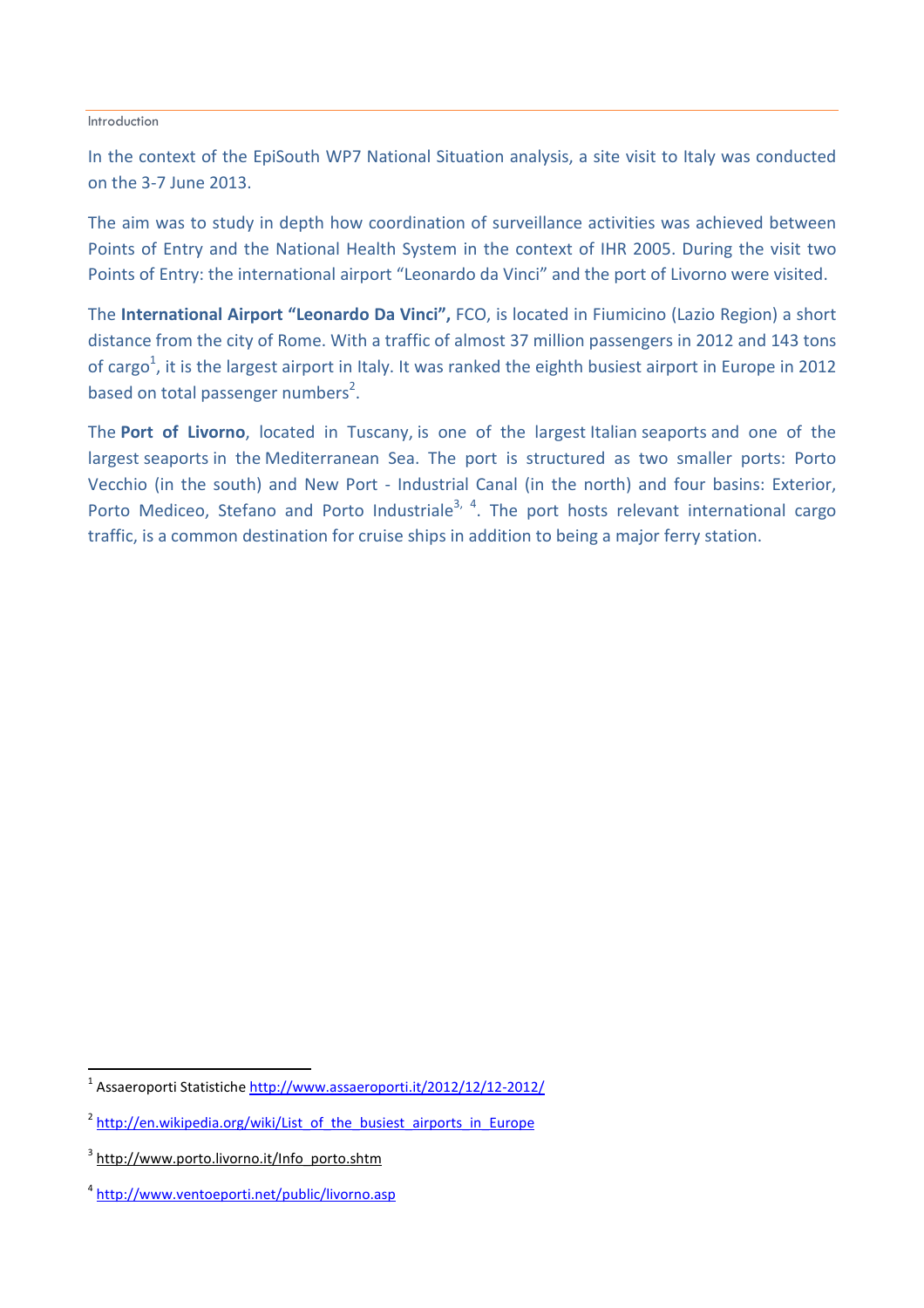#### Programme

#### **June 3 2013 (DAY 1)**

|                 | <b>Activities</b>                                                                                                                                                                                                                   |
|-----------------|-------------------------------------------------------------------------------------------------------------------------------------------------------------------------------------------------------------------------------------|
| $9:00 - 15:00$  | Arrival in Rome of the investigator team                                                                                                                                                                                            |
| 15:15           | Arrival at the Italian MoH                                                                                                                                                                                                          |
| $15:00 - 15:10$ | Presentation of participants                                                                                                                                                                                                        |
| $15:10 - 15:30$ | Presentation of the organization of the Italian MoH<br>and surveillance activities of relevance to the EpiSouth<br>situation analysis (involving the Points of Entry and the<br>MoH and concerning risks to health relevant to IHR) |
| $15:30 - 16:00$ | Presentation of the IHR NFP "USMAF The Quarantine<br>Offices of the Ministry of Health. Facilities and Public<br>Health measures at the Italian ports and airports"                                                                 |
| $16:00 - 16:15$ | <b>Break</b>                                                                                                                                                                                                                        |
| $16:15 - 16:30$ | The EpiSouth Plus WP7 SA a brief overview                                                                                                                                                                                           |
| $16:30 - 17:00$ | Overview of the site visit for the SA in Italy: planned<br>activities and procedures                                                                                                                                                |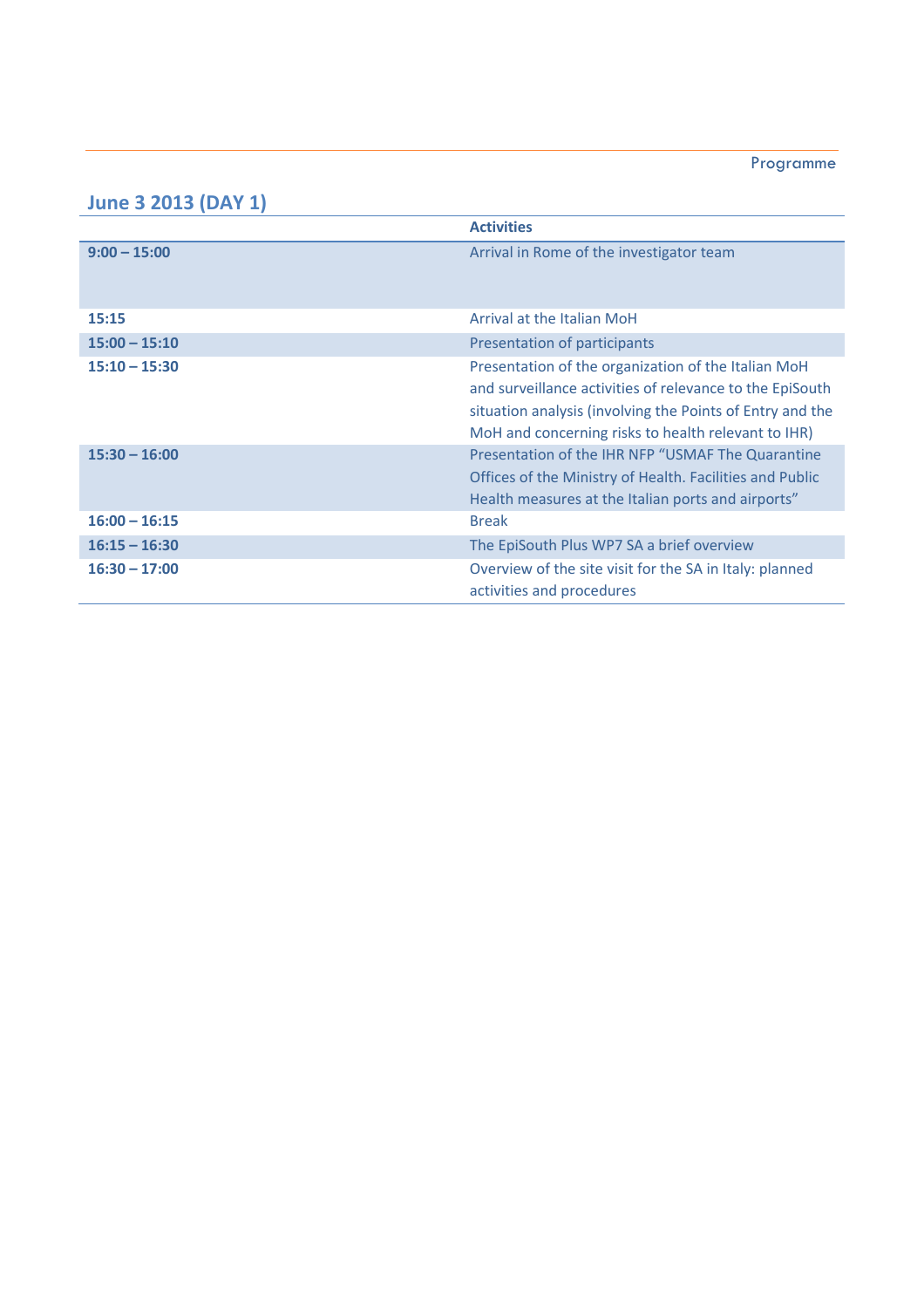### **June 4 2013 (DAY 2)**

|                 | <b>Activities</b>                                                                                                                                                                                                      |
|-----------------|------------------------------------------------------------------------------------------------------------------------------------------------------------------------------------------------------------------------|
| $10:00 - 10:30$ | Arrival at the USMAF office in Fiumicino Airport (Rome)<br>and presentation of participants. Overview of the day<br>activities and approval of agenda.                                                                 |
| $10:30 - 11:30$ | Presentation of the USMAF office, ENAC, PIF and<br>Customs activities and recent events relevant to IHR<br>2005 with if possible a focus on coordination of<br>surveillance activities between the airport and the MoH |
| $11:30 - 11:40$ | <b>Break</b>                                                                                                                                                                                                           |
| $11:40 - 13:00$ | Visit to the "Canale sanitario" (including the emergency<br>room and airport ambulance)<br>Visit to Cargo City (with Dogana e PIF tbc) for cargo<br>related activities of the USMAF office                             |
| $13:00 - 13:30$ | Lunch                                                                                                                                                                                                                  |
| $13:30 - 13:40$ | Presentation of the EpiSouth Plus project                                                                                                                                                                              |
| $13:40 - 14:00$ | Presentation of the EpiSouth WP7 activities and of the<br>Situation Analysis methodology and tools (EpiSouth WP7<br>investigation team)                                                                                |
| $14:00 - 14:20$ | Country Profile (EpiSouth Focal Point for Italy)                                                                                                                                                                       |
| $14:20 - 16:20$ | Case study for the mapping of the surveillance<br>communication process in Fiumicino Airport                                                                                                                           |

**16:20 – 16:30** Break

| $16:30 - 17:00$ | Wrap up and conclusions |
|-----------------|-------------------------|
|                 |                         |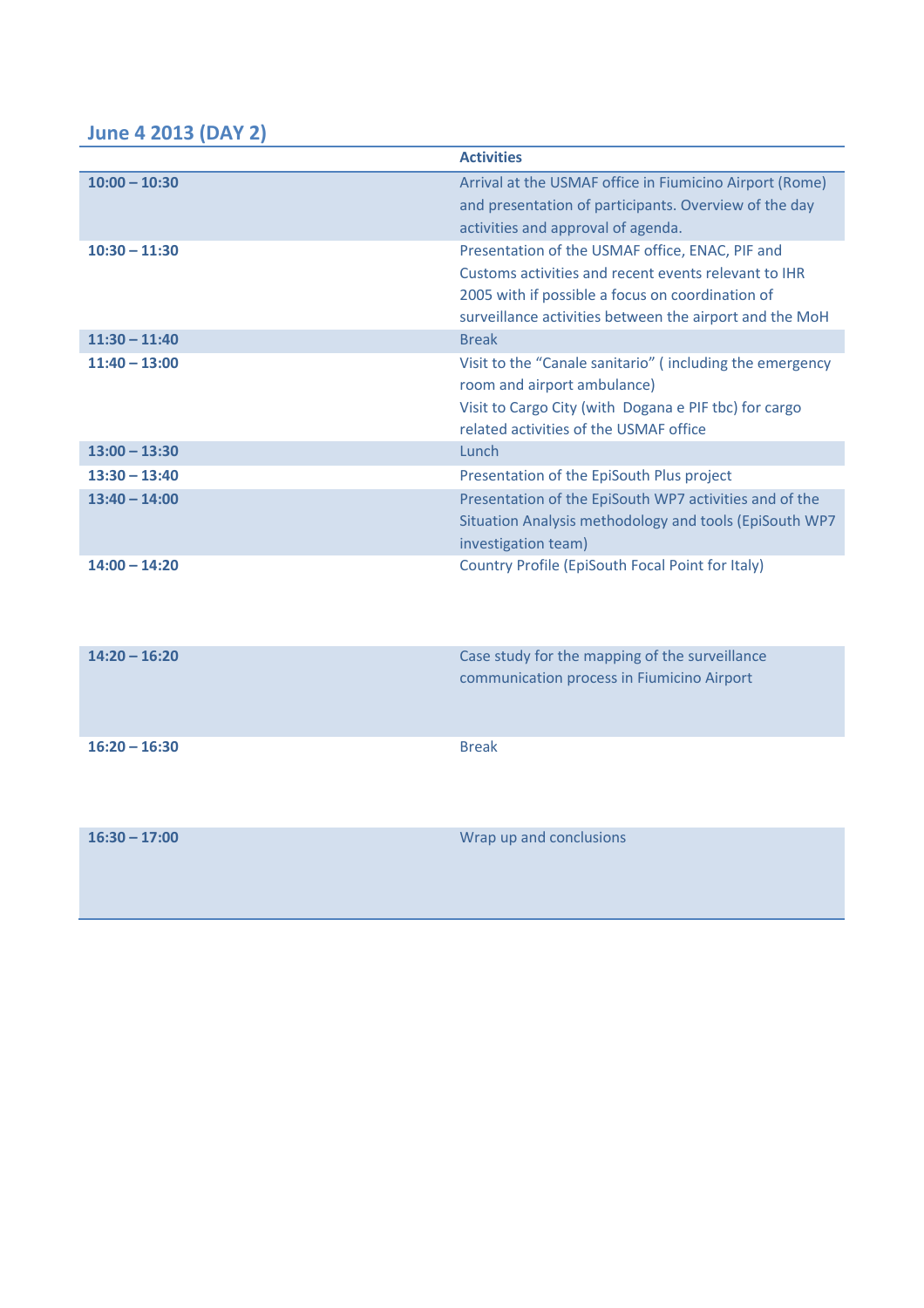# **June 5 2013 (DAY 3)**

| <b>June 5 2013 (DAY 3)</b> |                                                                                                                                                                                                                              |
|----------------------------|------------------------------------------------------------------------------------------------------------------------------------------------------------------------------------------------------------------------------|
|                            | <b>Activities</b>                                                                                                                                                                                                            |
| $11:00 - 11:30$            | Arrival at the USMAF office in Livorno Port (Rome) and<br>presentation of participants. Setting the scene of the<br>EpiSouth situation analysis, overview of the day<br>activities and approval of agenda.                   |
| $11:30 - 12:20$            | Presentation of the USMAF office activities and recent<br>events relevant to IHR 2005 with if possible a focus on<br>coordination of surveillance activities between the port<br>and the MoH and visit to the port stuctures |
| $12:20 - 12:40$            | Country Profile (EpiSouth Focal Point for Italy)                                                                                                                                                                             |
| $12:40 - 13:30$            | <b>Break</b>                                                                                                                                                                                                                 |
| $13:30 - 15:30$            | Case study for the mapping of the surveillance<br>communication process                                                                                                                                                      |
| $15:30 - 16:30$            | Wrap up and conclusions                                                                                                                                                                                                      |
| 17:16                      | <b>Departure from Livorno</b>                                                                                                                                                                                                |